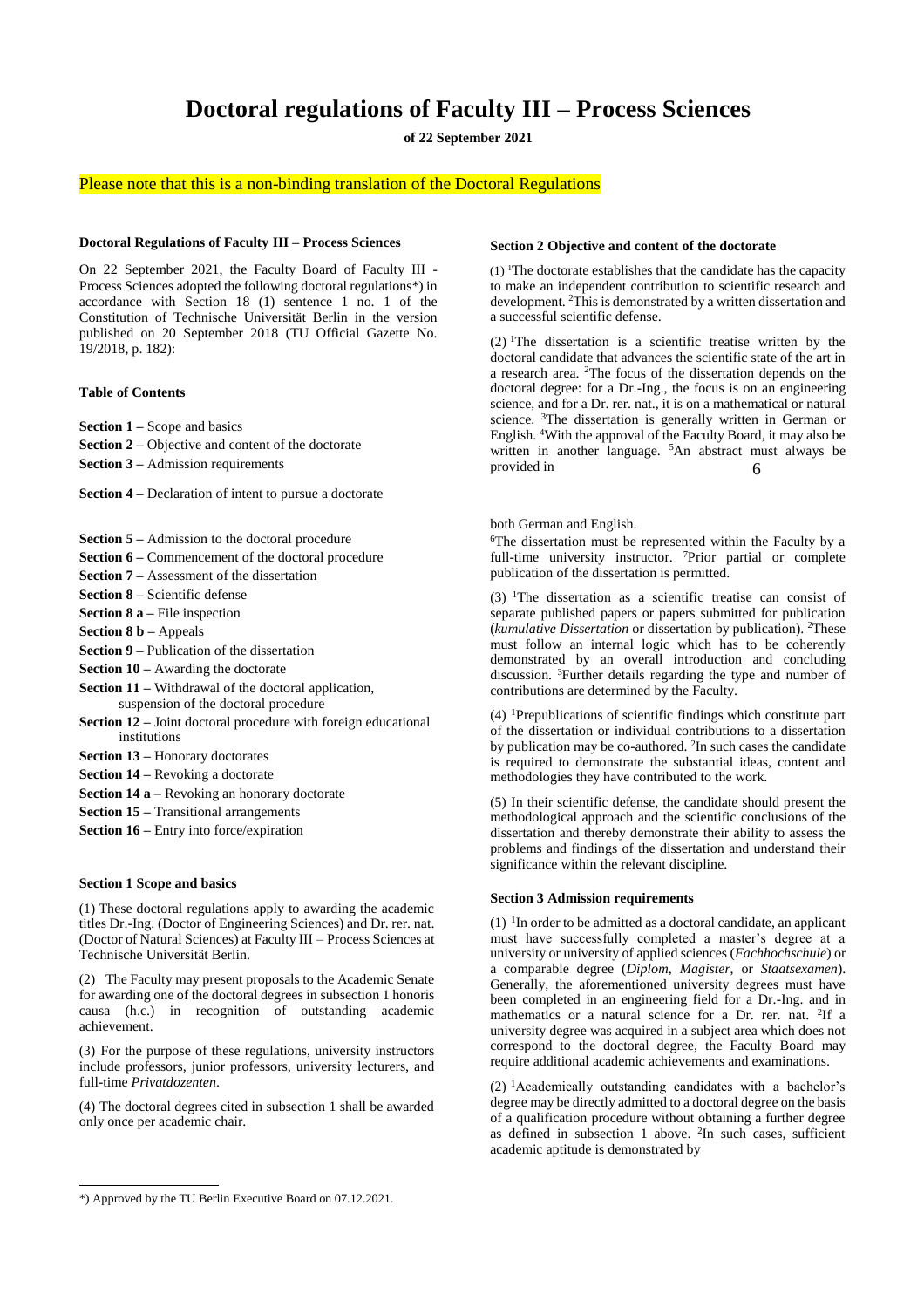- 1. The successful completion of at least one and up to three admission exams in the subject area of the proposed doctoral research and related fields and one published work, generally as lead author, in a relevant publication with academic quality assurance, or
- 2. The successful completion of the entry phase of a graduate school or a comparable program. The entry phase must have a minimum duration of two semesters, be recognized by the Faculty and be completed by at least one exam.

<sup>3</sup>At least one of the admission exams referred to in sentence 2, no. 1 may not be conducted by a supervisor. <sup>4</sup>The admission exam verifies that the applicant has the required scientific and methodological abilities in the intended field of their doctoral studies. <sup>5</sup>No further study achievements are required. <sup>6</sup>Details regarding pre-publication as well as the content, form and conducting of admission examinations are governed by the Faculty's implementing regulations. <sup>7</sup>A failed admission exam cannot be repeated at the same or another faculty at Technische Universität Berlin.

(3) <sup>1</sup>An applicant with a *Diplom* degree from a university of applied sciences is required to further demonstrate their academic aptitude to pursue a doctorate. <sup>2</sup>Proof of aptitude is provided within the scope of the candidate's declaration of intent to pursue a doctorate pursuant to Section 4 by an above-average degree (with distinction, very good or good) and by passing at least one and up to three assessment examinations in accordance with the regulations in subsection 2.

 $(4)$  <sup>1</sup>If the applicant completed their university studies abroad, the Faculty Board may accept the equivalence of their university degree with a German university degree as per subsection 1 under consideration of an expert evaluation to be obtained from the relevant unit at Technische Universität Berlin. <sup>2</sup> In the event that the Faculty Board does not recognize the equivalence of a degree, additional studies and examinations may be required or the application rejected.

(5) The additional qualifications referred to in subsections 1 to 4 must be obtained prior to the application to commence a doctoral procedure.

(6) The Faculty Board is required to deny admission to the doctoral procedure if a candidate's submitted thesis or similar work has already been failed in the context of a doctoral procedure at a research university.

# **Section 4 Declaration of intent to pursue a doctorate**

 $(1)$  <sup>1</sup>The applicant must declare in writing their intent to pursue a doctorate to the Faculty at the earliest possible date. <sup>2</sup>This declaration must contain a description of the intended subject of the dissertation, a work plan, as well as the documents referred to in Section 5 (1), sentence 3, nos. 1-3; candidates who have completed a Diplom degree at a university of applied sciences must include their Diplom thesis, as well as any other academic work. <sup>3</sup>A doctoral dissertation must be supervised by one of the Faculty's full-time university instructors or one of the Faculty's junior research group leaders who has completed a doctorate. The supervisor's agreement must be submitted together with the candidate's declaration of intent to pursue a doctorate. <sup>4</sup> In the event that a dissertation is not to be supervised by a full-time university instructor at the Faculty, confirmation of availability to act as a reviewer as per Section 6 (4) sentence 1 from a fulltime university instructor at the Faculty must be submitted together with the candidate's declaration of intent to pursue a doctorate.

<sup>5</sup>Furthermore, the candidate and their supervisor or supervisors shall conclude a supervision agreement in accordance with the relevant provisions of Technische Universität Berlin. <sup>6</sup>The aforementioned provisions are passed by the committee at Technische Universität with responsibility for doctoral regulations. <sup>7</sup>The dean assesses the application and informs the applicant in writing of either their acceptance and possible conditions, or rejection in accordance with subsection 3.

 $(2)$  <sup>1</sup>If an applicant is accepted, they are entitled to reasonable support from the Faculty in completing their dissertation, within the scope of the available materials and personnel. <sup>2</sup>There is no legal entitlement to a workplace at the University. <sup>3</sup>University instructors who have provided their consent are required to supervise a candidate's work unless the Faculty Board accepts their reasons for terminating the supervision as valid.

- (3)  $\text{1}$ The Faculty Board may only reject an application if
	- 1. The subject area of a part of the intended dissertation topic that is significant for its assessment is not represented by a full-time university instructor at the Faculty;
	- 2. The thesis seems not to be practicable within the scope of the materials and personnel available or due to the subject;
- 3. The requirements stated in Section 3 are not met.

<sup>2</sup>Rejections must be substantiated in writing to the applicant. Section 11 (4) sentence 1 applies accordingly.

 $(4)$  <sup>1</sup>If a declaration of intent to pursue a doctorate is accepted, the applicant becomes a doctoral candidate. <sup>2</sup>Unless employed by Technische Universität Berlin, the doctoral candidate is required to register as a student at Technische Universität Berlin in accordance with Section 25 (2) BerlHG (Berlin State Higher Education Act).

(5) The acceptance of a declaration of intent to pursue a doctorate can be revoked by the Faculty Board with good reason.

#### **Section 5 – Admission to the doctoral procedure**

 $(1)$  <sup>1</sup>An application for admission to the doctoral procedure must be submitted in writing to the Faculty. <sup>2</sup>Applications are also admissible even if the declaration of intent to pursue a doctorate has not been previously registered in accordance with Section 4 (1), or has been rejected by the Faculty Board. <sup>3</sup>Applications must also include:

- 1. A declaration that the applicant is conversant with the current doctoral regulations at Technische Universität Berlin;
- 2. The documents specified in Section 3;
- 3. A curriculum vitae;
- 4. Four printed copies of the dissertation and an electronic version as a pdf file. If the dissertation is to be assessed by more than two reviewers, the appropriate number of copies must be provided;
- 5. Details as to what extent the dissertation or parts of the dissertation have already been published, together with a list of these publications and a copy of each. Dissertations which have been co-authored with other researchers also require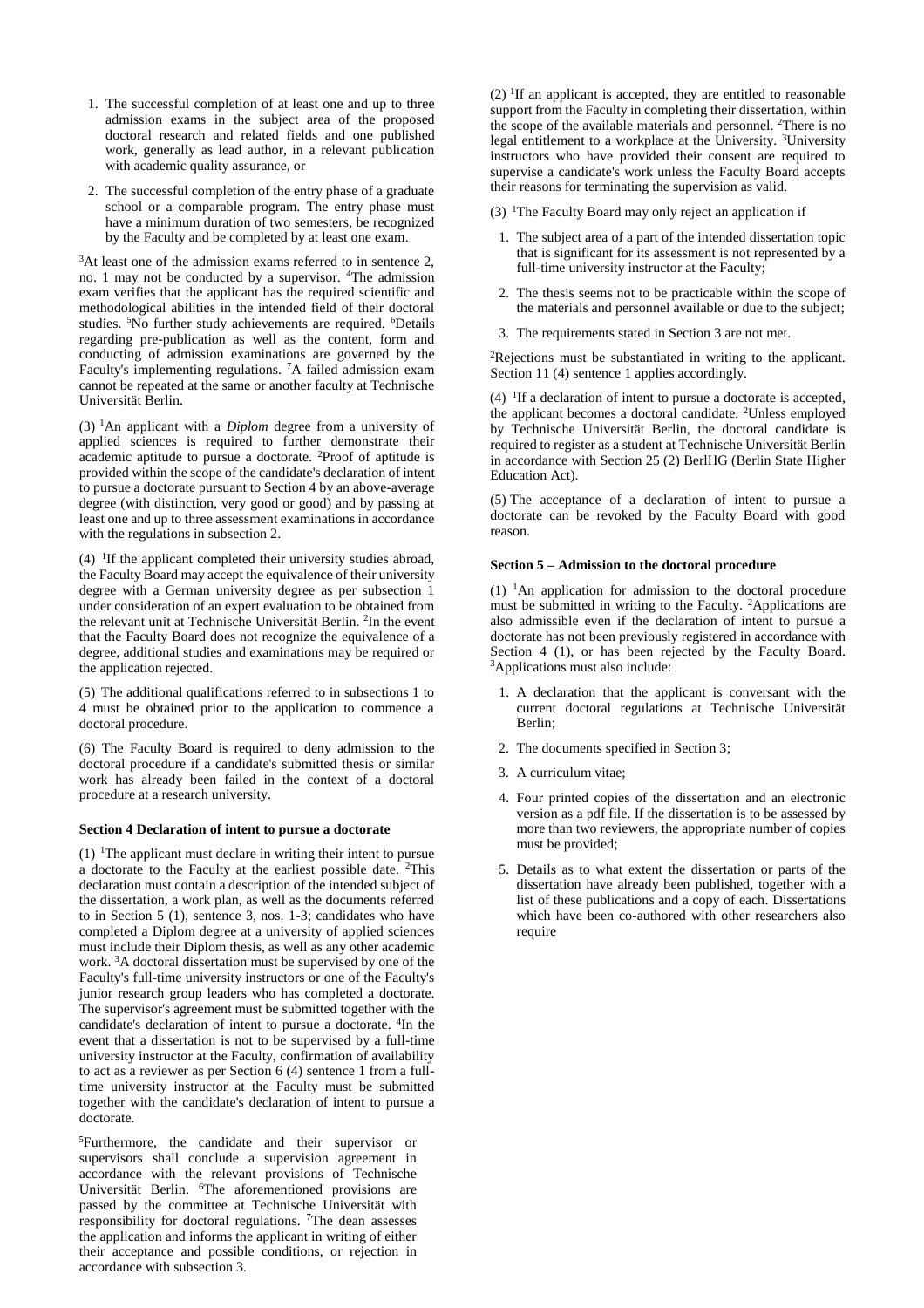a list of the names of the co-authors and details of the candidate's own contribution as per Section 2 (4);

- 6. A statutory declaration to the effect that the dissertation has been written independently, that aids and sources have been cited and, in cases of co-authored works, that the presentation of the applicant's own contribution is accurate in accordance with point 5;
- 7. A declaration as to whether at an earlier date or concurrently an intent to pursue a doctorate in accordance with Section 4 has been submitted or a doctoral procedure applied for at another university or faculty. If applicable, complete details should be provided concerning the outcome (see also Section 7 (4), sentence 3).

(2) The doctoral applicant may propose the reviewer of their dissertation, whose choice must be justified in writing and submitted with the application to the doctoral procedure.

(3) The application to the doctoral procedure and all submitted documents will remain at the Faculty for ten years; thereafter they will be stored in the University Archives.

### **Section 6 Commencement of the doctoral procedure**

(1)  $\text{I}$ The dean of the Faculty checks to see if the application meets all requirements. <sup>2</sup> If so, the application to the doctoral procedure will be presented without delay to the Faculty Board for consultation and decision.

(2) The members of the Faculty Board as well as professors and junior professors who are members of the Faculty are entitled to inspect the submitted documents.

(3) <sup>1</sup> If the Faculty Board approves the application for admission to the doctoral procedure, it will appoint a doctoral committee. <sup>2</sup>This consists of a chair and at least two evaluators, one of whom should not be a member of Technische Universität Berlin. <sup>3</sup>If it emerges that one or more of the reviewers is also a coauthor of the research findings or other work of the candidate, the doctoral committee must also include an equal number of members (reviewers, chair) who are not co-authors.

 $(4)$  <sup>1</sup>The chair and at least one of the reviewers must be full-time university instructors at the Faculty. <sup>2</sup>The chair can also be a junior research group leader with a doctorate or a visiting professor at the Faculty. <sup>3</sup>Details are regulated in the Faculty's implementing regulations. <sup>4</sup>A person belonging to the groups defined in sentences 1 and 2 above, who is appointed as a supervisor in accordance with Section 4 (1), will also continue to fulfill the requirements stated in sentence 1 and 2 after retirement, or as an emeritus professor, or if they change to another university. In such cases, they will continue to be regarded as a member of TU Berlin.

<sup>5</sup>Anyone who is a university lecturer, private lecturer, associate professor, honorary professor or head of a junior research group with a doctorate at the same or another faculty of Technische Universität Berlin or at another university or comparable scientific institution in Germany or abroad may be appointed as a reviewer in accordance with subsection 3, sentence 2; this also includes retired persons who have been relieved of their duties or persons from the groups referred to in sentence 5. 6 In special justified cases, a researcher from Germany or abroad with a doctorate who is not a university instructor may also be appointed as an external reviewer. <sup>7</sup>The Faculty Board can also additionally appoint reviewers solely for the purpose of evaluating the dissertation. <sup>8</sup>These reviewers may not be involved in collaborative work with the candidate and are not members of the

doctoral committee. <sup>9</sup>However, their assessment must be taken into account by the doctoral committee.  $^{10}$ Section 6 (4) sentences 4-7 and Section 7 (1) and (2) apply accordingly to these reviewers.

(5) The Faculty dean informs the doctoral candidate of the opening of the doctoral procedure as well as the members of the doctoral committee and the names of any other additional reviewers as per Section 6 (4) sentence 8.

 $(6)$  <sup>1</sup>The dean informs the applicant without delay if the Faculty Board rejects their application for admission to the doctoral procedure. <sup>2</sup>The rejection must be substantiated in writing and issued with an instruction concerning the right to appeal.  $3$ This is to be issued by the dean. <sup>4</sup>The dean informs the Executive Board of the decision.

## **Section 7 Assessment of the dissertation**

(1) <sup>1</sup>The reviewers check separately and independently if the dissertation meets the requirements of a doctorate. <sup>2</sup>For prepublished works, they also check the details regarding the candidate's own contributions as per Section 2 (4) sentence 2. <sup>3</sup>Assessments are in written form and grade the dissertation as

very good, good, satisfactory, adequate, insufficient.

 $(2)$  <sup>1</sup>Assessments are to be presented to the dean of the Faculty not later than three months after the opening of the doctoral procedure. <sup>2</sup>Copies of assessments are submitted to the chair of the doctoral committee by the dean. <sup>3</sup>Any failure to meet this deadline must be justified to the chair of the doctoral committee.

(3) If the majority of assessments are positive, the chair of the doctoral committee recommends to the dean that the doctoral procedure should continue.

 $(4)$  <sup>1</sup>If the majority of assessments are negative, the dissertation is rejected and the doctoral procedure discontinued. <sup>2</sup>The Faculty dean informs the candidate in writing that their doctoral procedure has been discontinued (as per Section 11 (4) sentence 1). <sup>3</sup>The dean informs the Faculty Board at its next session of the decision to discontinue the doctoral procedure. <sup>4</sup>A rejected dissertation may not be submitted as a doctoral dissertation at another faculty at Technische Universität Berlin.

(5) <sup>1</sup> If exactly half of the assessments grade the dissertation "insufficient," the Faculty Board, in consultation with the doctoral committee and the candidate, appoints a further reviewer who should be a university instructor at another university. <sup>2</sup>The decision to continue the doctoral procedure as per subsection 3 or to discontinue it as per subsection 4 is then based on the majority of the assessments.

#### **Section 8 Scientific defense**

(1) <sup>1</sup> If the doctoral procedure is continued, the dean agrees with the doctoral committee and the candidate a date for the scientific defense. <sup>2</sup>The dean invites the following persons to attend at least 14 days prior to the scheduled date: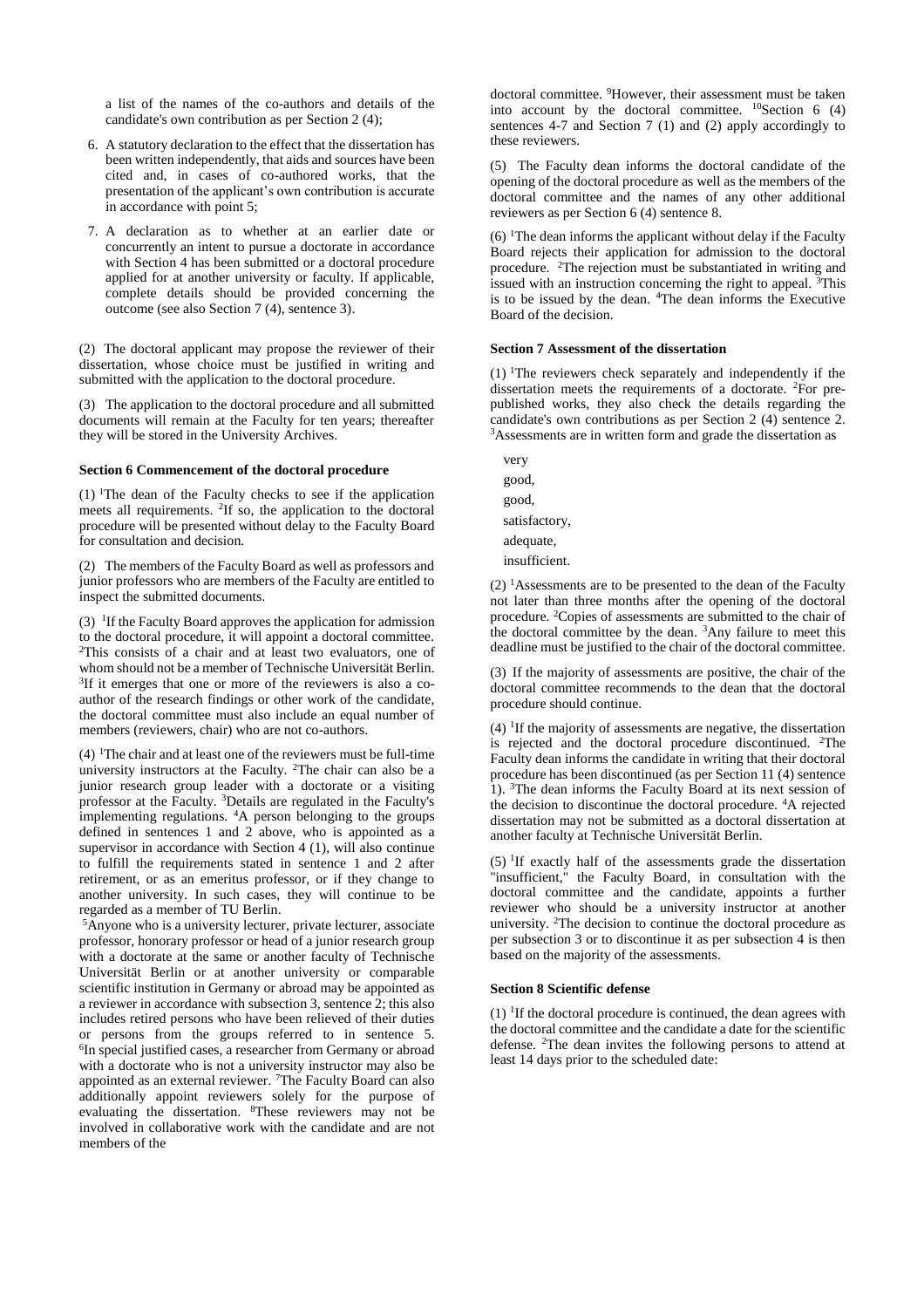- a) Members of the doctoral committee as well as additional reviewers and the candidate;
- b) Members of the Faculty Board, additional university professors, honorary professors and research associates with doctorates who are members of the Faculty, the members of the Executive Board;
- c) Any additional academics, who do not have to be members of Technische Universität Berlin, upon receipt of a justified proposal by the doctoral candidate or members of the Faculty Board.

<sup>3</sup>The dissertation is made available for review by the persons referred to sentence 2 for a period of at least 14 days prior to the scientific defense. <sup>4</sup>Members of the doctoral committee, full professors, and members of the Faculty Board may view the assessments in accordance with Section 7. <sup>5</sup>The dean may grant access to the assessments to the persons cited under sentence 2, letter c).

 $(2)$ <sup>1</sup> The scientific defense is open to the University public; the chair of the doctoral committee may, upon application from the candidate, admit non-members of Technische Universität Berlin to the scientific defense. <sup>2</sup>The scientific defense is usually held in German or English; the chair of the doctoral committee may permit exceptions provided that all members of the doctoral committee agree. <sup>3</sup>The candidate, chair of the doctoral committee and at least one of the reviewers from TU Berlin as well as one of the external reviewers are required to be present throughout the entire scientific defense**.** 4 In justified exceptional cases and with the agreement of the candidate and the other members of the doctoral committee as well as the dean, the persons required to attend as per sentence 3 may also attend via audio and video links. <sup>5</sup>They then count as present. <sup>6</sup>A simultaneous scientific defense for more than one doctoral candidate is not permitted. <sup>7</sup> If the candidate or a member of the doctoral committee is unable to attend the scientific defense in person due to circumstances beyond their control, the chair of the doctoral committee may, with the agreement of the candidate and the dean, arrange attendance via audio and video link. <sup>8</sup>This then counts as the person being present. <sup>9</sup>Should the entire doctoral committee be unable to attend the scientific defense in person due to circumstances beyond their control, the chair of the committee may, with the agreement of the candidate and other members of the committee as well as the dean, agree to the scientific defense being conducted via audio and video link as an online conference. <sup>10</sup>If participants are only involved in the discussion via video and audio transmission or if the entire discussion is conducted in virtual form, the technical and data protection requirements for the transmission must be met, and the principle of orality, accessibility for the University public, and collegiality must be respected in the deliberations and decisions of the doctoral committee.

 $(3)$  <sup>1</sup>The scientific defense consists of a talk of normally 30 minutes given by the doctoral candidate about the dissertation and a subsequent discussion with the reviewers about the subject area of the dissertation. <sup>2</sup>Invited participants may, with the agreement of the chair of the doctoral committee, also direct questions to the candidate about the dissertation at the end of the discussion.

<sup>3</sup>The discussion generally lasts one hour. <sup>4</sup>The scientific defense lasts at least 90 minutes, but should not exceed 120 minutes.

(4) <sup>1</sup> Immediately after the scientific defense, the doctoral committee will decide in a non-public meeting whether the doctoral candidate has passed the scientific defense with the classification

very good ,

good

,

satisfactory or

adequate,

or if the candidate has failed the defense.

<sup>2</sup>Additionally, the doctoral committee aggregates the decisions of the reviewers into a joint decision of

Very good, good, satisfactory or adequate.

<sup>3</sup>If the candidate passes the scientific defense, the doctoral committee decides on the basis of the classifications for the dissertation and the scientific defense if the doctoral procedure has been passed with an overall classification of:

distinction (or summa cum laude), very good (or magna cum laude),

good (or cum laude), or passed (or

rite).

<sup>4</sup>The overall classification "passed with distinction" may only be awarded if all reviewers assessed the dissertation as "very good" without qualification, and the scientific defense has been assessed as "very good" without qualification by all members of the doctoral committee.

 $(5)$  <sup>1</sup>A written record should be prepared regarding the scientific defense, containing (at least) the following information:

- Place, date and duration of the scientific defense
- Candidate's name
- Title of dissertation
- Members of the doctoral committee
- Assessment of the dissertation
- Assessment of the scientific defense
- Overall assessment
- Remarks concerning the publication
- Attendance list.

<sup>2</sup>The written record is to be signed by the members of the doctoral committee who attended the scientific defense.

 $(6)$  <sup>1</sup>The chair of the doctoral committee informs the doctoral candidate of their result without delay and issues them with a temporary certificate. <sup>2</sup>Minor or stylistic modifications to the dissertation may be agreed between the doctoral candidate and the doctoral committee. <sup>3</sup>The dean is informed of the overall result of the doctorate and advises the Faculty Board.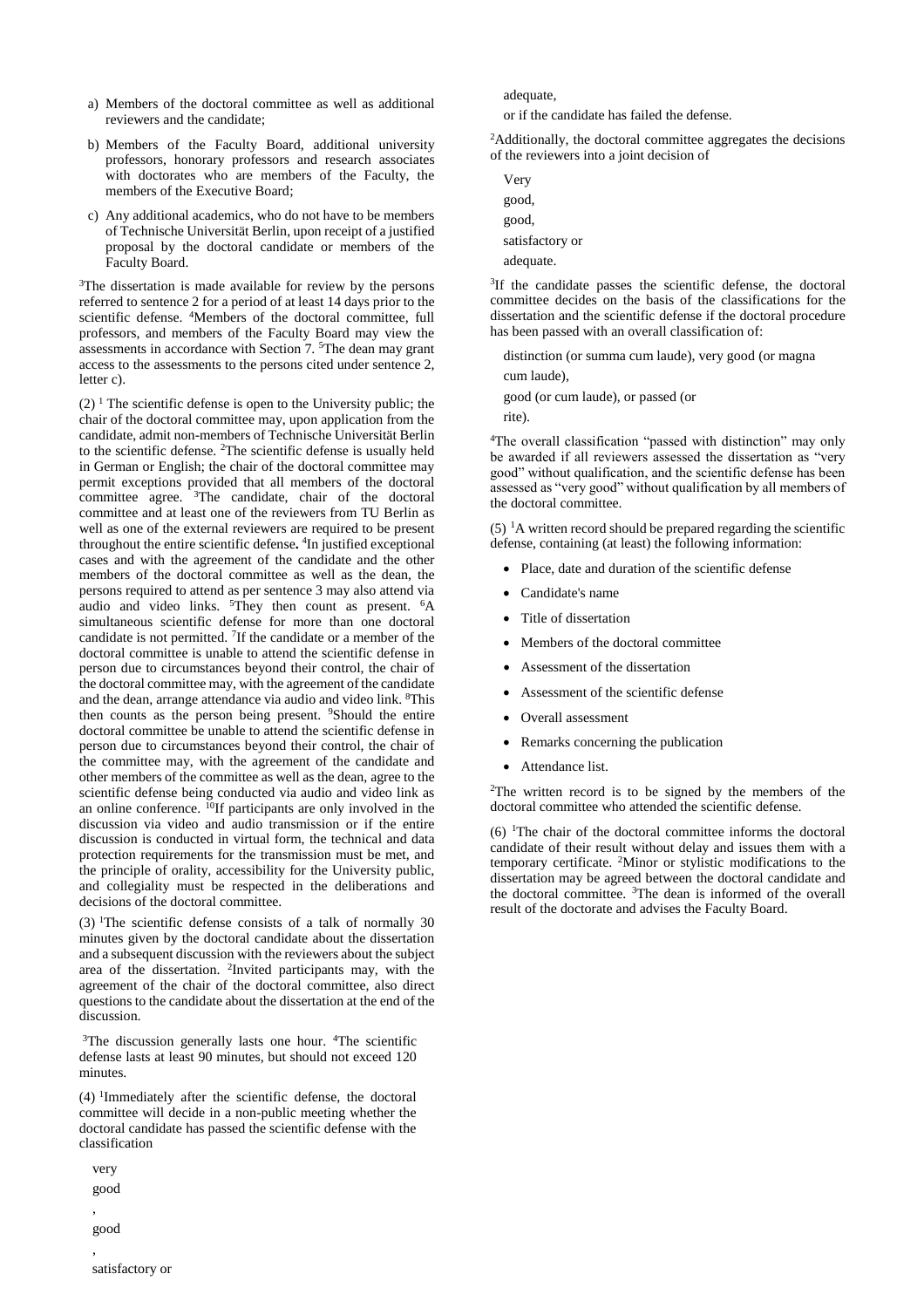$(7)$  <sup>1</sup>If the candidate does not pass the scientific defense as per subsection 4, they may within one month of being informed request a repeat of the defense. <sup>2</sup>The repeat of the scientific defense must take place within 12 months of the candidate being informed of the result. <sup>3</sup>The above subsections apply accordingly. <sup>4</sup> If the candidate initiates an appeal procedure in accordance with Section 8 b within the same period, this has a suspensive effect until its conclusion with regard to the deadline for applying to repeat the scientific defense; in such cases, the candidate must submit a request to repeat the scientific defense no later than two weeks after the conclusion of the appeal procedure. <sup>5</sup>The doctoral procedure is discontinued if the doctoral candidate does not request a repeat of the scientific defense or does not pass the repeat scientific defense. <sup>6</sup>The dean is to be informed of the discontinuation of the doctoral procedure as per Section 11 (4) and informs the Faculty Board.

# **Section 8 a – File inspection**

<sup>1</sup>Files may be inspected during an open doctoral procedure in accordance with Section 29 VwVfG. <sup>2</sup>Files may also be inspected within one year of the conclusion of the doctoral procedure. <sup>3</sup>Applications to inspect files are to be submitted to the dean.

#### **Section 8 b – Appeals**

 $(1)$ <sup>1</sup>The doctoral candidate may appeal against the result of the doctoral procedure, against the assessments of individual reviewers as per Section 7 (1) as well as against the assessment of the oral defense by the doctoral committee as per Section 8 (4) after being informed of the overall assessment. <sup>2</sup>As part of this process, the original assessments may not be adjusted to the detriment of the candidate.

(2) <sup>1</sup>Appeals are to be submitted to the dean in writing explaining the reasons for the appeal within two weeks of the candidate being informed of the result. <sup>2</sup>The reasons for the appeal must make clear which specific assessments are being appealed.

 $(3)$ <sup>1</sup>The dean is responsible for ensuring that the appeal procedure is properly conducted. <sup>2</sup>The dean forwards the appeal to the chair and members of the doctoral committee. <sup>3</sup>The reviewers affected by the appeal or the doctoral committee in the case of an appeal against the assessment of the oral defense reconsider their assessments, taking account of the arguments presented in the justification for appeal, and respond in writing. <sup>4</sup>The doctoral committee reviews the doctorate in light of the written response and provides a written assessment of the appeal procedure, providing reasons for its decision. <sup>5</sup>This must be submitted to the dean within three months of the appeal being entered.

(4) The dean informs the candidate in writing of the result of the appeal procedure.

# **Section 9 Publication of the dissertation**

 $(1)$ <sup>1</sup> Before the doctorate can be awarded to the candidate upon passing the scientific defense, the dissertation must be made accessible to the scientific public in a suitable manner within twelve months following the scientific defense.

<sup>2</sup>This period may be extended in duly justified cases and on application to the Faculty.

 $(2)$  <sup>1</sup>The dissertation is deemed to have been made accessible to the scientific public in a suitable manner if the author provides the University Library free of charge the version of the dissertation approved by the doctoral committee for publication. <sup>2</sup>The University Library checks that the version provided meets the required specifications. <sup>3</sup>A dissertation can be submitted in the following formats:

- 1. One bound and durable copy and an identical electronic version, whose data format and data carrier must conform to the requirements of the University Library;
- 2. Fifteen bound and durable copies in letterpress;

3. In the case of monographs and as long as a commercial publisher agrees to distribute and commits by contract to make the work available on the market for four years, three copies indicated as a dissertation on the copyright page and stating Technische Universität Berlin as the place of dissertation.

 $(3)$  <sup>1</sup>The copies submitted to the University Library have to include a title page meeting the requirements of the University. <sup>2</sup>A sample title page is available at the University Library.

(4) Furthermore, the candidate has to transfer the abstract electronically as per Section 2 (2) sentence 5 for the purpose of its dissemination via bibliographic databases.

#### **Section 10 Awarding the doctorate**

(1) The dean completes the doctoral procedure by awarding the doctoral certificate as soon as the doctoral candidate has fulfilled the requirements of Section 9.

(2) The bilingual certificate (German/English) states the subject, the overall assessment of the doctoral procedure and the date of the scientific defense, and bears the dated signatures of the president and the dean as well as the seal of Technische Universität Berlin.

(3) The awarding of the doctoral certificate entitles the doctoral candidate to use the awarded title.

(4) The faculty administration maintains a file of submitted doctoral applications and awarded doctorates.

## **Section 11 – Withdrawal of the doctoral application, discontinuation of the doctoral procedure**

 $(1)$  <sup>1</sup>An application to withdraw an application for the doctoral procedure is to be submitted in writing to the Faculty Board. <sup>2</sup>The dean will check to see if a written assessment has already been submitted. <sup>3</sup>If no assessment has been submitted, the application to withdraw can be approved. <sup>4</sup>This information is submitted immediately to the Faculty Board for discussion and decision.

(2) If the doctoral candidate fails or refuses to comply with a request made by the dean without a valid reason recognized by the Faculty Board, or if they fail to submit the revised version of the dissertation in the prescribed form within twelve months after a positively assessed scientific defense without valid reason, the doctoral procedure shall be discontinued by decision of the Faculty Board.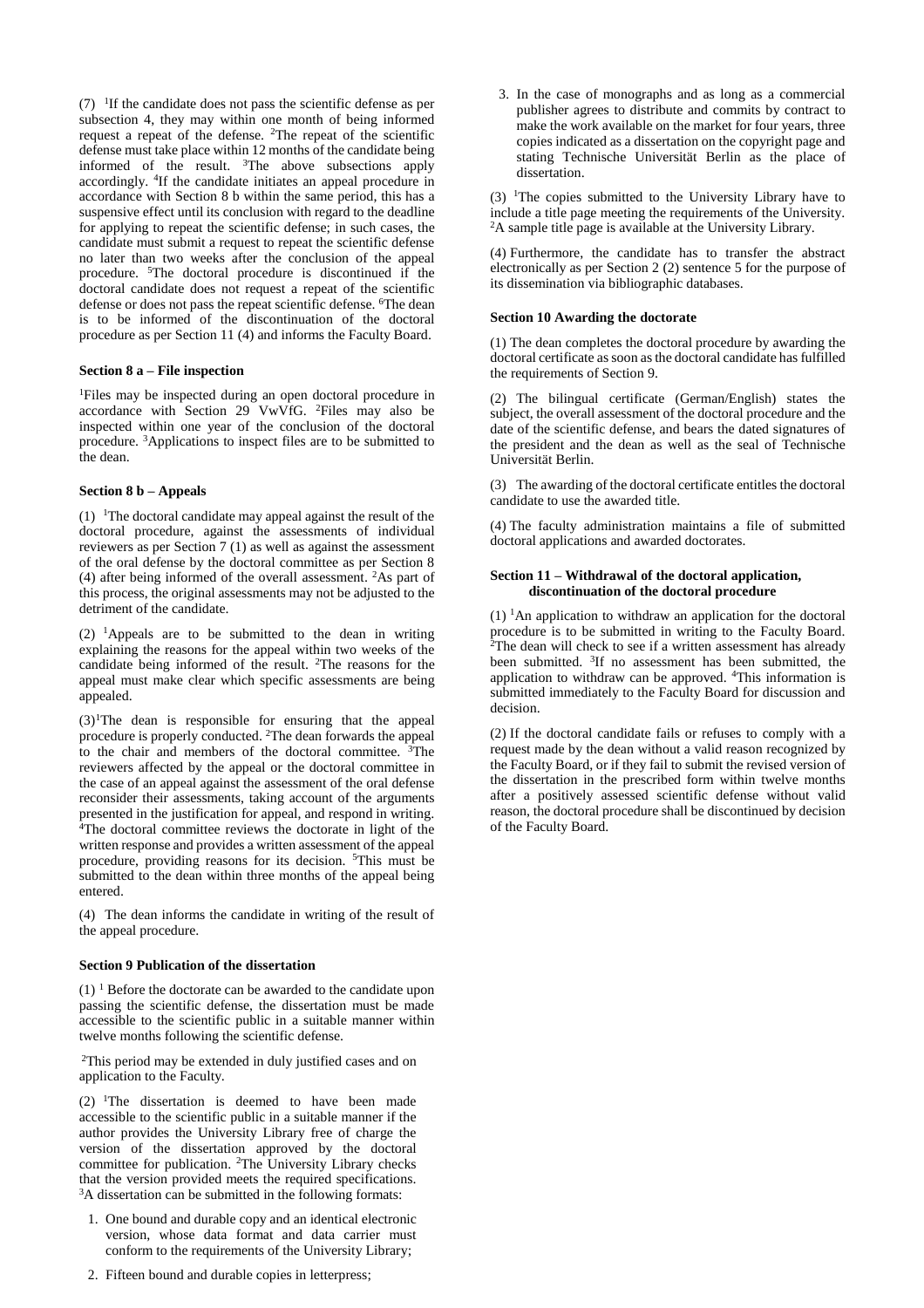$(3)$  <sup>1</sup>If it is determined prior to awarding the doctoral certificate that the doctoral candidate has deliberately made scientific misrepresentations, the Faculty Board will decide, upon providing the doctoral candidate opportunity to comment, whether the doctoral procedure should be continued or not. <sup>2</sup>If there are doubts concerning the grounds for suspicion, the procedure will be suspended pending clarification.

(4)  $\text{ }$  1The dean must issue and substantiate decisions concerning the discontinuation of the doctoral procedure in writing, including an instruction concerning the right to appeal. <sup>2</sup>The Executive Board is to be notified.

# **Section 12 Joint doctoral procedure with foreign educational institutions**

(1) To foster international cooperation, the Faculty may conduct a joint doctoral procedure with foreign universities or comparable educational institutions.

 $(2)$  <sup>1</sup>The framework for the joint doctoral procedure is established on an individual basis in an agreement stipulating that the provisions of these doctoral regulations apply to the joint doctoral procedure. <sup>2</sup>Any deviation from these doctoral regulations may be incorporated into the agreement in accordance with the provisions below.

(3) It must be ensured that the acquired title can be held in the country of the university or comparable educational institution with which the agreement is to be concluded.

 $(4)$  <sup>1</sup>A submitted dissertation and a scientific defense are required for the joint doctorate. <sup>2</sup>In the event that the dissertation and/or the scientific defense are completed in the national language of the foreign university/comparable educational institution, or a language other than German, a written abstract or summary must be provided in German. <sup>3</sup>A significant part of the work on the dissertation must be completed at Technische Universität Berlin.

(5) For the assessment of the joint doctorate, each university or comparable educational institution shall appoint the same number of reviewers in addition to the chair of the doctoral committee.

(6) The doctoral documents are retained by the university or comparable educational institution where the scientific defense takes place; the other university or comparable educational institution will also receive copies.

(7) A bilingual doctoral certificate, referring to the joint doctoral procedure and stating the doctoral degree to be held in the respective countries, issued by the university or comparable educational institution at which the scientific defense took place will be awarded and signed by both institutions. The certificate will also bear the seal of both institutions.

# **Section 13 - Honorary doctorates**

(1) <sup>1</sup>At the request of the Faculty, Technische Universität Berlin may, by decision of the Academic Senate, award the following academic titles in recognition of outstanding academic merit pertaining to one of its areas: Dr.-Ing. E. h. (Honorary Doctor of Engineering Sciences), or Dr. rer. nat. h. c. (Honorary Doctor of Natural Sciences).

<sup>2</sup>The awardee may not be an active member of Technische Universität Berlin.

(2) <sup>1</sup>The resolution of the Faculty Board requires two readings. <sup>2</sup>Both ballots must be secret.

(3)  $\text{I}$ The awarding of an honorary doctorate also requires the decision of the Academic Senate. <sup>2</sup>Further details are governed by the internal regulations of the Academic Senate.

(4) An additional academic honorary degree as per subsection 1 may only be awarded if any previous honorary degree was awarded by another university and for other reasons.

(5) The honorary doctorate is awarded by presenting a certificate bearing the seal of Technische Universität Berlin and signed by the president and the dean and stating the merits of the awardee.

(6) All German-speaking universities will be notified of the awarding of the doctorate by the Executive Board of Technische Universität Berlin.

# **Section 14 - Revoking a doctorate**

(1)  $\mathrm{^{1}A}$  doctorate awarded by TU Berlin can be revoked if

- 1. it subsequently emerges that it has been acquired as a result of cheating, threats, bribes or paid intervention or if the conditions for awarding the doctorate have clearly not been met;
- 2. the awardee proves unworthy of the title as a result of subsequent serious scientific misconduct.

(2) <sup>1</sup> If the Faculty Board decides that possible sufficient grounds for revoking a title as per subsection 1 exist, it will appoint a doctoral commission in accordance with Section 6 (3) and open procedures to revoke the doctorate. <sup>2</sup>The doctoral supervisor may not be a member of this commission.

(3) <sup>1</sup>The doctoral commission examines if the conditions for revoking a doctorate as stated in subsection 1 have been met and presents its recommendation and reasons to the TU Berlin Executive Board. <sup>2</sup>The doctorate holder is provided opportunity to comment as part of the procedure. <sup>3</sup>Minutes must be taken of any oral hearing before the doctoral commission. <sup>4</sup> In cases judged as less serious, a recommendation may be made for the University to officially reprimand the doctorate holder.

 $(4)$  <sup>1</sup>The decision is the responsibility of the Executive Board of TU Berlin and is made on the basis of the recommendation of the doctoral commission. <sup>2</sup>The decision is communicated to the doctorate holder in writing. <sup>3</sup>This decision is to be substantiated and include instructions concerning the right to appeal. <sup>4</sup>A decision to revoke a doctorate also includes the requirement to return the doctoral certificate to TU Berlin and to destroy and not make further use of any copies of the certificate. The person is no longer permitted to use the title.

 $(5)$  <sup>1</sup>A procedure to revoke a doctorate will not be initiated for doctorates awarded more than 20 years ago. <sup>2</sup>A procedure to revoke a doctorate will not be initiated posthumously.